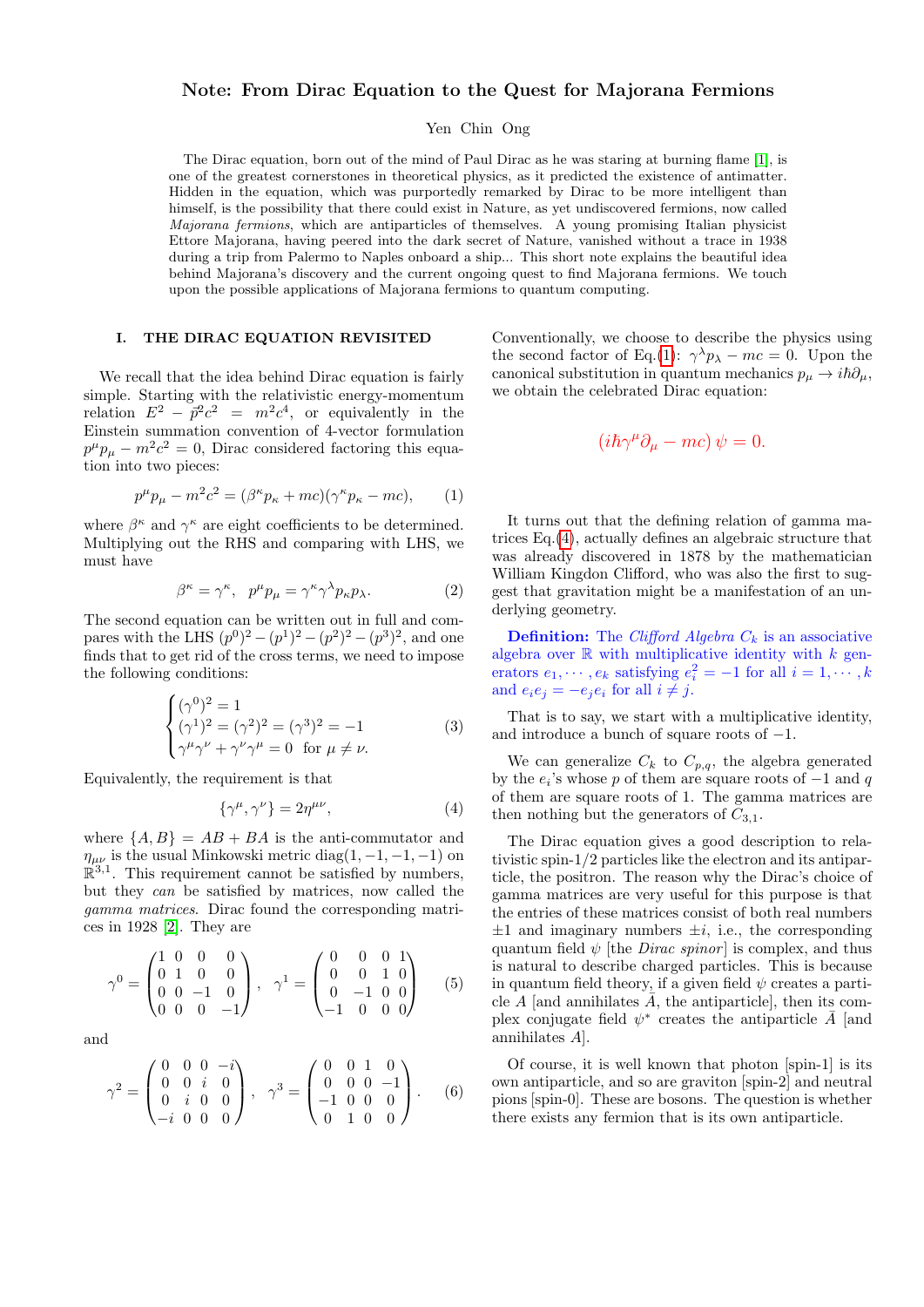# II. MAJORANA FERMIONS

It turns out that Dirac's choice of gamma matrices are not the only set that satisfies the Dirac equation. Recall that:

**Definition:** A representation of an algebra is an algebra homomorphism

$$
\rho: A \to \text{End}(V),\tag{7}
$$

where V is a vector space and  $End(V)$  is the algebra of all linear maps  $T: V \to V$ .

Dirac's choice of gamma matrices is called the Dirac representation of the Clifford algebra  $C_{3,1}$ . Indeed, we have the following important result:

**Theorem:** If  $\gamma^{\mu}$  and  $\gamma^{\mu'}$  are two irreducible representations *i.e.* there is no nontrivial subrepresentations of the same Clifford algebra, then there always exists a nonsingular matrix S such that  $\gamma^{\mu'} = S\gamma^{\mu}S^{-1}$ . Furthermore, the matrix  $S$  is unique up to scalar multiplication.

Central to the proof of this theorem [of which we shall omit], is the well known result from Linear Algebra:

**Theorem [Schur's Lemma]:** Suppose  $\gamma^{\mu}$  and  $\gamma^{\mu'}$ are two irreducible representations of degree  $n$  and  $n'$ respectively where  $n \leqslant n'$ , and let S be a matrix with n' rows and n columns such that  $\gamma^{\mu'}S = S\gamma^{\mu}$ , then S is either the null matrix or it is nonsingular with  $n = n'$ .

The choice of representation found by Majorana has the special property that all of the gamma matrices have imaginary entries, this leads to Dirac equation that governs real fields, i.e.  $\psi = \psi^*$ , so that the Majorana fermions are their own antiparticles. The Majorana representation is, explicitly,

$$
\gamma^0 = \begin{pmatrix} 0 & 0 & 0 & -i \\ 0 & 0 & -i & 0 \\ 0 & i & 0 & 0 \\ i & 0 & 0 & 0 \end{pmatrix}, \quad \gamma^1 = \begin{pmatrix} 0 & 0 & i & 0 \\ 0 & 0 & 0 & i \\ i & 0 & 0 & 0 \\ 0 & i & 0 & 0 \end{pmatrix} \tag{8}
$$

and

$$
\gamma^2 = \begin{pmatrix} i & 0 & 0 & 0 \\ 0 & i & 0 & 0 \\ 0 & 0 & -i & 0 \\ 0 & 0 & 0 & -i \end{pmatrix}, \quad \gamma^3 = \begin{pmatrix} 0 & 0 & 0 & -i \\ 0 & 0 & i & 0 \\ 0 & i & 0 & 0 \\ -i & 0 & 0 & 0 \end{pmatrix}.
$$
 (9)

## III. PROPERTIES OF DIRAC FERMIONS

We will now look into the details. Much of this section is based on [\[3\]](#page-5-0). We first recall that in a quantum theory, the charge conjugation operation  $\mathcal C$  acts on the gauge field  $A_\mu(x)$  and its associated current  $J_\mu(x)$  by

$$
\begin{cases} A_{\mu}(x) \stackrel{\mathcal{C}}{\longrightarrow} A_{\mu}^{\mathcal{C}}(x) = \eta_A A_{\mu}(x) = -A_{\mu}(x), \\ J_{\mu}(x) \stackrel{\mathcal{C}}{\longrightarrow} J_{\mu}^{\mathcal{C}}(x) = \eta_J J_{\mu}(x) = -J_{\mu}(x). \end{cases}
$$
(10)

Note that since opposite charges are assigned to particles and antiparticles, charge conjugation really interchanges particles and antiparticles! We now consider a system of Dirac fermions interacting with an electromagnetic field. For said fermion minimally coupled to the photons, we have

$$
\left[i\gamma^{\mu}\left(\partial_{\mu} + ieA_{\mu}\right) - m\right]\psi(x) = 0. \tag{11}
$$

The adjoint equation is

$$
\bar{\psi}(x)\left[i\gamma^{\mu}\left(\overleftarrow{\partial}_{\mu}-ieA_{\mu}\right)+m\right]=0\tag{12}
$$

That is, with  $T$  denoting transpose operation, we have

<span id="page-1-0"></span>
$$
\left[i(\gamma^{\mu})^T \left(\partial_{\mu} - ieA_{\mu}\right) + m\right] \bar{\psi}(x)^T = 0. \quad (13)
$$

The positron, identified with the charge conjugated field  $\psi^{\mathcal{C}}$ , satisfies

<span id="page-1-1"></span>
$$
\left[i\gamma^{\mu}\left(\partial_{\mu} - ieA_{\mu}\right) - m\right]\psi^{\mathcal{C}}(x) = 0. \tag{14}
$$

Since  $-(\gamma^{\mu})^T$  satisfies the Clifford algebra, again by the theorem in the preceding section, there exists similarity transformation that relates  $-(\gamma^{\mu})^T$  with  $\gamma^{\mu}$ . Therefore, there exists a nonsingular matrix  $C$  such that

$$
C(\gamma^{\mu})^T C^{-1} = -\gamma^{\mu} \Longleftrightarrow C^{-1} \gamma^{\mu} C = -(\gamma^{\mu})^T. \tag{15}
$$

Then, from Eq.[\(13\)](#page-1-0), we would have

$$
C\left[i(\gamma^{\mu})^T(\partial_{\mu} - ieA_{\mu}) + m\right]\bar{\psi}^T = 0. \tag{16}
$$

That is,

$$
\left[iC(\gamma^{\mu})^{T}C^{-1}(\partial_{\mu}-ieA_{\mu})+m\right]C\bar{\psi}^{T}=0, \qquad (17)
$$

or

$$
\left[i\gamma^{\mu}(\partial_{\mu} - ieA_{\mu}) - m\right]C\bar{\psi}^{T} = 0.
$$
 (18)

Upon comparing with  $Eq.(14)$  $Eq.(14)$ , we get

$$
\psi^{\mathcal{C}}(x) = \eta_{\psi} C \bar{\psi}^{T}, \quad |\eta_{\psi}|^{2} = 1. \tag{19}
$$

A free Dirac particle satisfies the Dirac equation and thus from Eq.[\(14\)](#page-1-1), so must its antiparticle  $\psi^{\tilde{C}} = \eta_{\psi} C \bar{\psi}^{T}$ . Majorana fermion, being a Dirac particle which is its own antiparticle must then satisfy

$$
\psi = \psi^{\mathcal{C}} = \eta_{\psi} \mathcal{C} \bar{\psi}^{T}.
$$
\n(20)

Due to this constraint, it can be shown that there is only two independent degrees of freedom. Note that the Majorana fermions can still be massive.

#### A. Charge Neutrality

From the definition of the antisymmetrized current

$$
J_{\text{anti}}^{\mu}(x) = \frac{1}{2} \left[ \bar{\psi}(x) \gamma^{\mu} \psi(x) - \psi^{T}(x) \gamma^{\mu T} \bar{\psi}^{T}(x) \right] \tag{21}
$$

 $=\frac{1}{2}$  $\frac{1}{2} \left[ \bar{\psi}(x) \gamma^{\mu} \psi(x) - \bar{\psi}^{\mathcal{C}}(x) \gamma^{\mu} \psi^{\mathcal{C}}(x) \right]$  $(22)$ 

we have for the Majorana fermions [which satisfies  $\psi =$  $\psi^c$ , the vanishing of current  $J_{\text{anti}}^{\mu} = 0$ . Therefore it follows that the Majorana fermions are charged neutral and cannot have any electromagnetic interaction.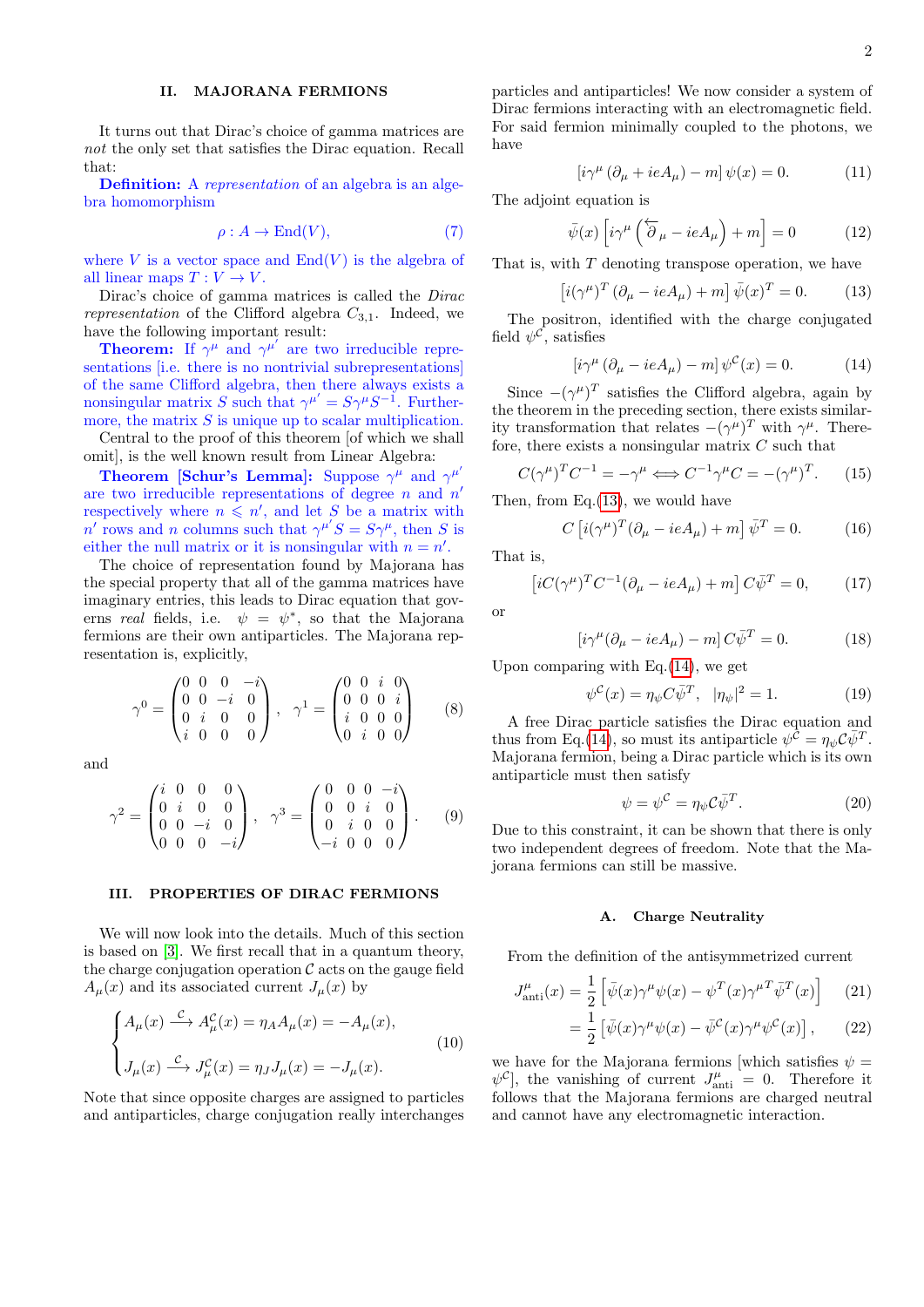#### B. Handedness

Recall from elementary particle physics that a particle with definite handedness will lead to an antiparticle with the opposite handedness. Therefore, Majorana fermion, being its own antiparticle, cannot have a well defined handedness. That is, we cannot talk of a Majorana particle with a given helicity [This is not true in general spacetime dimension. For example, in  $d \equiv 2 \pmod{8}$  dimension, we can talk about Majorana-Weyl spinors, but we shall not go into the details].

At this point we should discuss whether neutrino can be a Majorana fermion. Neutrino is certainly charged neutral, and in the standard model of particle physics, it has definite handedness due to it being massless. In fact, Majorana himself conjectured the possibility that neutrino could be an example of Majorana fermion. Nevertheless, we now know that neutrinos have very small mass (it is still possible that one of the three neutrinos is massless), and furthermore they can oscillate between various flavors. For neutrinos produced in the the pion decay  $\pi^+ \to \mu^+ + \nu$  and the antineutrino produced in similar manner  $\pi^- \to \mu^- + \bar{\nu}$ , we know that the neutrinos are always left-handed while antineutrinos are always right-handed in the Standard Model. In principle, it is possible that they are still in fact one and the same, only exhibiting different behaviors when in different states of motion, as, due to it having mass, it is always possible to change your frame of reference so that your direction of motion is reversed and thus the handedness is reversed<sup>1</sup>. In any case, if neutrinos are Majorana fermions, lepton number will not be conserved, an effect which has yet to be found in Nature. For the same token, if neutron is a Majorana fermion, baryon number would not conserve. In brief, the existence of Majorana fermion necessarily violate some kind of fermion number. We will again come back to this remark when we discuss Majorana mass.

## C. Parity

We recall that if the intrinsic parity of a Dirac particle is  $\eta_{\psi}^{\mathcal{P}}$ , then the antiparticle will have intrinsic parity  $-(\eta_{\phi}^{\mathcal{P}})^*$ . For Majorana fermion,

$$
\eta_{\psi}^{\mathcal{P}} = -(\eta_{\phi}^{\mathcal{P}})^*.
$$
\n(23)

This means that the intrinsic parity for Majorana fermion is imaginary!

# IV. MAJORANA MASS TERM

There exists another representation of the Clifford algebra  $C_{3,1}$  called the Weyl representation or chiral representation. The Weyl representation is related to the Dirac representation by

$$
\gamma_{\text{Weyl}}^{\mu} = U \gamma_{\text{Dirac}}^{\mu} U^{-1}, \quad U = \frac{1}{\sqrt{2}} \begin{pmatrix} 1 & -1 \\ 1 & 1 \end{pmatrix}.
$$
 (24)

We remind the readers that here 1 in the matrix is actually a  $2 \times 2$  identity matrix.

It turns out that the Weyl fermions are irreducible representations of the proper orthochronous Lorentz group, and hence can be used to construct any kind of fermion field [\[4\]](#page-5-1). In particular, we can construct Majorana fermion field out of Weyl fields. Let  $\psi_L$  be a left-Chiral Weyl field, and thus  $(\psi_L)^C$  right-chiral Weyl field. Define the sum of fields  $\chi = \psi_L + (\psi_L)^c$ . Then  $\chi^c$  $(\psi_L)^c + (\psi_L) = \chi$  and so  $\chi$  is a Majorana field. One would then wonder, since the two-component Majorana fermion can be massive, can we not also have a mass for the two-component Weyl fermion?

Let us try to write down naively the Lagrangian density for a hypothetical massive left-handed Weyl fermion field:

$$
\mathcal{L} = i\bar{\psi}_L \partial \psi_L - m\bar{\psi}_L \psi_L, \qquad (25)
$$

where we have employed Feynman's slash notation  $A :=$  $\gamma^{\mu} A_{\mu}$  for any 1-form A.

Now, with  $\gamma^5 := i\gamma^0\gamma^1\gamma^2\gamma^3$ , we have

$$
\bar{\psi_L}\psi_L = \bar{\psi}\frac{1}{2}(1+\gamma^5)\cdot\frac{1}{2}(1-\gamma^5)\psi = 0,\qquad(26)
$$

so that the mass term trivially vanishes. The Weyl fermion is massless.

We could however consider unconventional Dirac mass term and write down Lagrangian density of the form

$$
\mathcal{L} = i\bar{\psi}_L \partial \psi_L + m\bar{\psi}_L^c \psi_L = i\bar{\psi}_L \partial \psi_L - m\psi_L^T C^{-1} \psi_L. \tag{27}
$$

We have previously remarked that Majorana fermion breaks some kind of fermion number. This will be the case for Majorana mass term. Regardless, Majorana mass term might be useful in providing possible explanation to small masses of neutrinos, which could have arise naturally in grand unified theories in which both baryon and lepton numbers can be violated in small amounts.

## V. WHERE ARE THE MAJORANA FERMIONS IN NATURE?

#### A. Dark Matter and Supersymmerty

In addition to the possibility that neutrino might be Majorana fermions, quests for this realization of the representation of abstract Clifford algebra continues in other

<sup>1</sup> Some people explain hand-wavingly that neutrino oscillation implies massive neutrino as being a consequence of special relativity – massless particles don't experience time and therefore cannot oscillate. This is more misleading than helpful – neutrinos are produced in flavor eigenstates, not the mass eigenstates.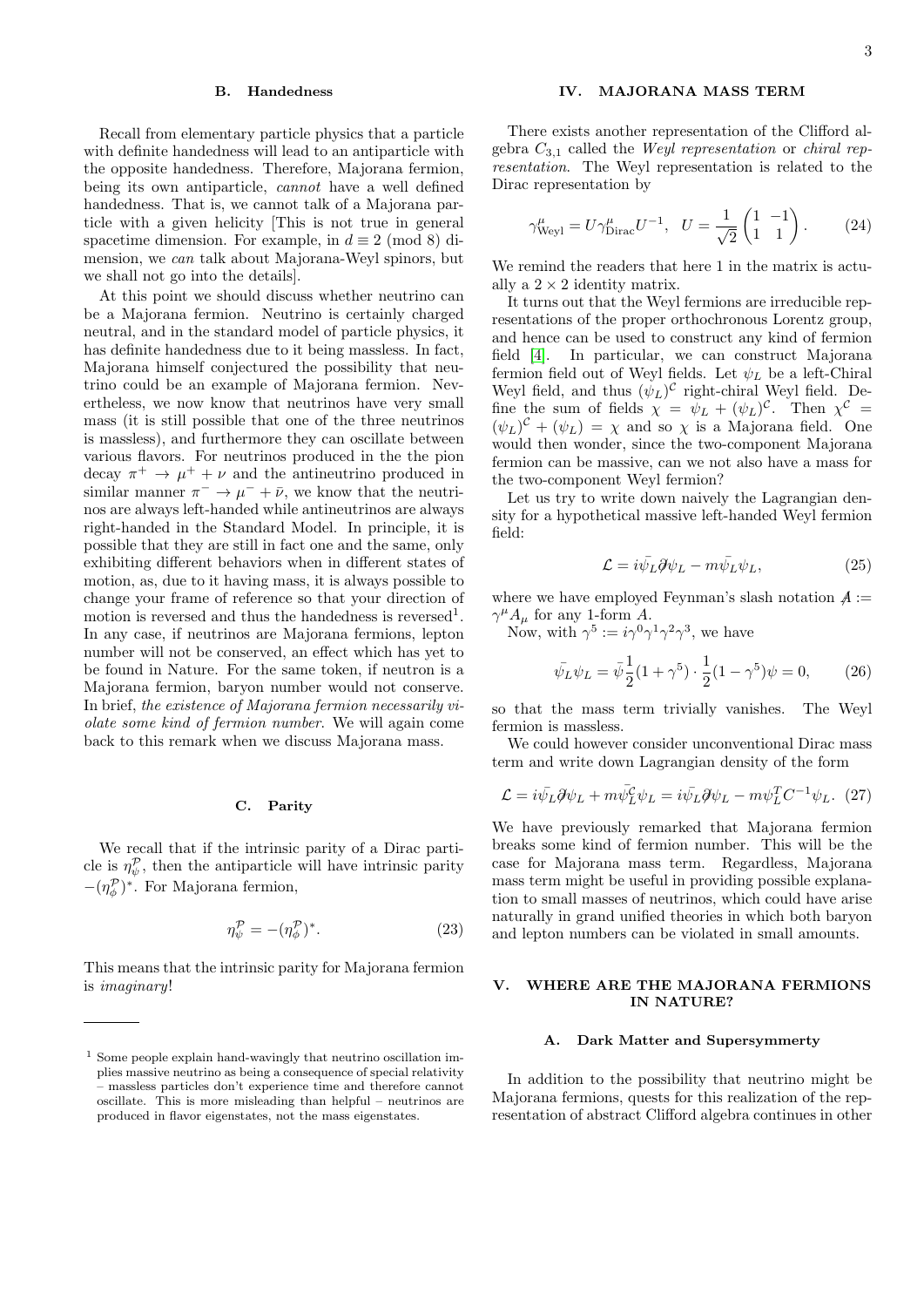arenas of physics. One such possibility is that dark matter, which makes up a quarter or so of the total massenergy content of the ΛCDM universe, might in fact be Majorana fermions. One popular hypothesis for dark matter is the so-called weakly interacting massive particle, or WIMP, of which a possible candidate is one the supersymmetric particles. Supersymmetry, as we recall, is a symmetry that relates bosons to fermions and vice versa. More precisely, a supersymmetric transform turns a bosonic state into a fermionic state and vice versa. This is achieved by extending the Poincaré group to the *super-* $Poincaré$  group by adding two anti-commuting generators  $Q$  and  $Q^{\dagger}$  such that

and

$$
\{Q, Q\} = \{Q^{\dagger}, Q^{\dagger}\} = 0, \{P^{\mu}, Q\} = \{P^{\mu}, Q^{\dagger}\} = 0,
$$
\n(29)

 $\{Q, Q^{\dagger}\} = P^{\mu}$ 

 $(28)$ 

where  $P^{\mu}$  is the four-momentum generator of spacetime translations. Q and  $Q^{\dagger}$  are actually *spinorial* objects (we have suppressed all the spinor indices), this is the reason that the superpartners differ from their SM counterparts in spin.

The SUSY partner of the photon is the *photino*, a spin-1/2 particle. Since the photino mirrors the properties of its partner the photon, it must in particular, be its own antiparticle, and thus a Majorana fermion. Similarly, various other superpartners such as the neutral gauginos and the Higgsinos, are also Majorana fermions; the supersymmetric world is teeming with Majorana fermions! To be a viable candidate for WIMP, we look for the lightest supersymmetric particles, since they are stable and longlived to survive until the present era. The lightest of all the supersymmetric particle is the neutralino, a particle which is not itself an exact partner of any particle in the Standard Model, but a composite of the photinos, Higgsinos and Z-inos. It is also a Majorana fermion. Thus perhaps Majorana fermion is indeed a dark secret of the universe glimpsed by Ettore Majorana... Of course dark matter might be something entirely different; yet SUSY particles [and hence Majorana fermions] could still be found by the LHC [although the parameter space has now been tightly squeezed and yet there is no sight of the SUSY particles...].

#### B. Solid State Physics and Quantum Computing

Though not real particles, solid state physics provides an exciting arena in looking for the next-best-thing: quasiparticles formed from the collective movement of electrons in various materials, such as superconductor. A group of physicists from Delft University of Technology tested a proposal that a pair of Majorana fermions could form at the interface between a superconductor and a semiconducting nanowire in a magnetic field [\[5\]](#page-5-2).

The idea is that electrical charge in superconductor allows electrons and absences of electrons ["holes", which act somewhat like antielectrons] to form neutral entities at the interface with the nano-wire, and hence effectively a Majorana fermion [which as we recall, are charged neutral]. They reported a peak in the conductance through the nano-wire at zero voltage, which they claimed to be a signature of a spatially separated pair of Majorana fermions forming [\[6,](#page-5-3) [7\]](#page-5-4).

The problem with producing quasipartciles which are Majorana fermions is as follows: We don't want electrons to hit the holes, for otherwise they "annihilate". Superconductors paired with topological insulators, or substances that conduct electricity only on their surfaces, can therefore be useful [\[8\]](#page-5-5). When the topological insulator meets the superconductor, the electrical field creates a boundary that prevents the electrons from falling into the holes. Furthermore, in superconductors, the distinction between electrons and holes is blurred due to electrons forming Cooper pairs, which exhibit boson-like properties. This gives hope to the formation of Majorana fermions. For more detailed discussions on Majorana fermions in solid state physics, as well as how Majorana fermions can contribute to quantum computing, see, e.g., [\[9\]](#page-5-6). We nevertheless describe the brief idea: In 2-dimension, there is such thing as anyon which can obey statistics ranging continuously between Fermi-Dirac and Bose-Einstein statistics [For the mathematically inclined: this boils down to the fact that for  $n \geqslant 3$ , we have the fundamental group  $\pi_1(SO(n)) = \mathbb{Z}_2$ , but  $\pi_1(SO(2)) = \mathbb{Z}$ . Majorana modes, the zero modes [mixtures of particles and holes in equal measure] trapped by Abrikosov vortices [a kind of magnetic flux tubes [\[11\]](#page-5-7)] in superconductors, have a statistic that is different and even more complex than conventional anyons. The statistics is nonabelian, in the sense that exchanges of particles associated with Majorana modes result not only in a change of the phase of the quantum mechanical wavefunction, but also in the change of the internal states of the modes. As a consequence, while normal fermions have their wavefunction changes from positive to negative with each exchange of position, and hence returning to their original state after two switches, Majorana fermions some-how "remember" their previously taken path [\[12\]](#page-5-8) [See Fig.1]. This in turn, gives hope that qubits constructed out of Majorana fermion could be more resistant to external influences and thus stable [i.e. they could evade decoherence at the hardware level].

#### VI. EPILOGUE

What happened to Ettore Majorana is anyone's guess. The hypotheses include for example that, he escaped to a monastery, or that he had been assassinated to prevent his participation in the construction of atomic weapon [\[13\]](#page-5-9). On June 7, 2011, Italian media reported that the Carabinieri's RIS had analyzed a photograph of a man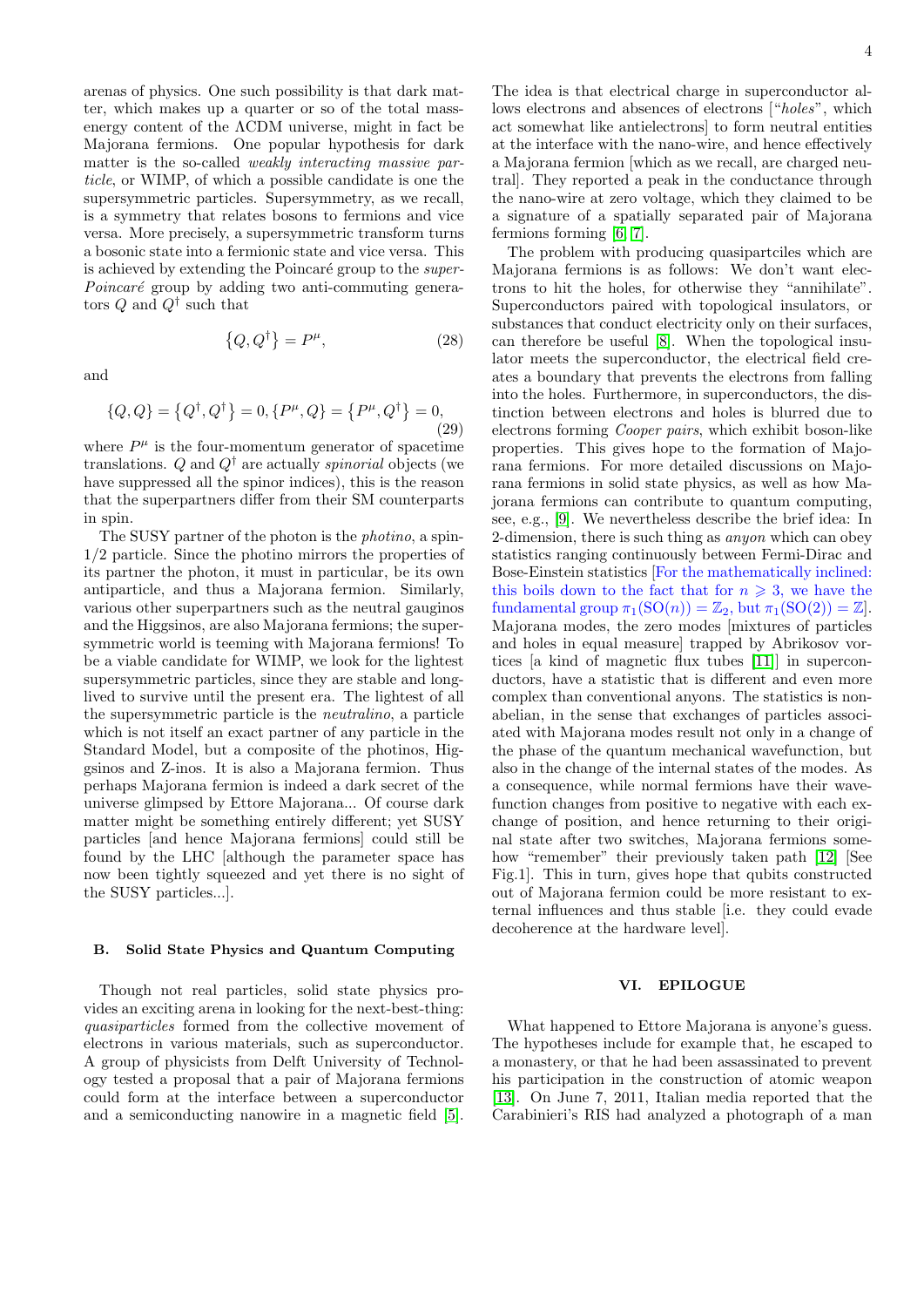A Novel Quantum-Mechanical Behavior Bosons Fermions Majorana C fermions

FIG. 1: When two bosons trade places, there is no change in their quantum mechanical state. Normal fermions change the sign of their wavefunction from positive to negative (orange) with each switch, and thus returning to their original state after two switches. Here we imagine the bosons and fermions to be blobs with string dangling below them. Majorana fermion can be thought of as blobs with the strings being taped onto the ground, they "remember" their path [\[12\]](#page-5-8). Such property is naturally well investigated by the mathematics of braid theory [\[14\]](#page-5-10).



FIG. 2: Ettore Majorana (left) and Paul Dirac (right) proposed two different answers to the question of whether neutrinos and antineutrinos are different particles or a single particle masquerading as two. Nearly a century after neutrinos were proposed, the topic remains an open question. Source: Fermilab [\[15\]](#page-5-11)

taken in Argentina in 1955, finding ten points of similarity with Majorana's face [\[10\]](#page-5-12)... The man himself is apparently as elusive, if not more so, than his particle.

<span id="page-4-0"></span>[1] A. Zee, Quantum Field Theory in a Nutshell, 2nd Edition, Princeton University Press, 2010.

<span id="page-4-1"></span>[2] P. A. M. Dirac, The Quantum Theory of the Electron,